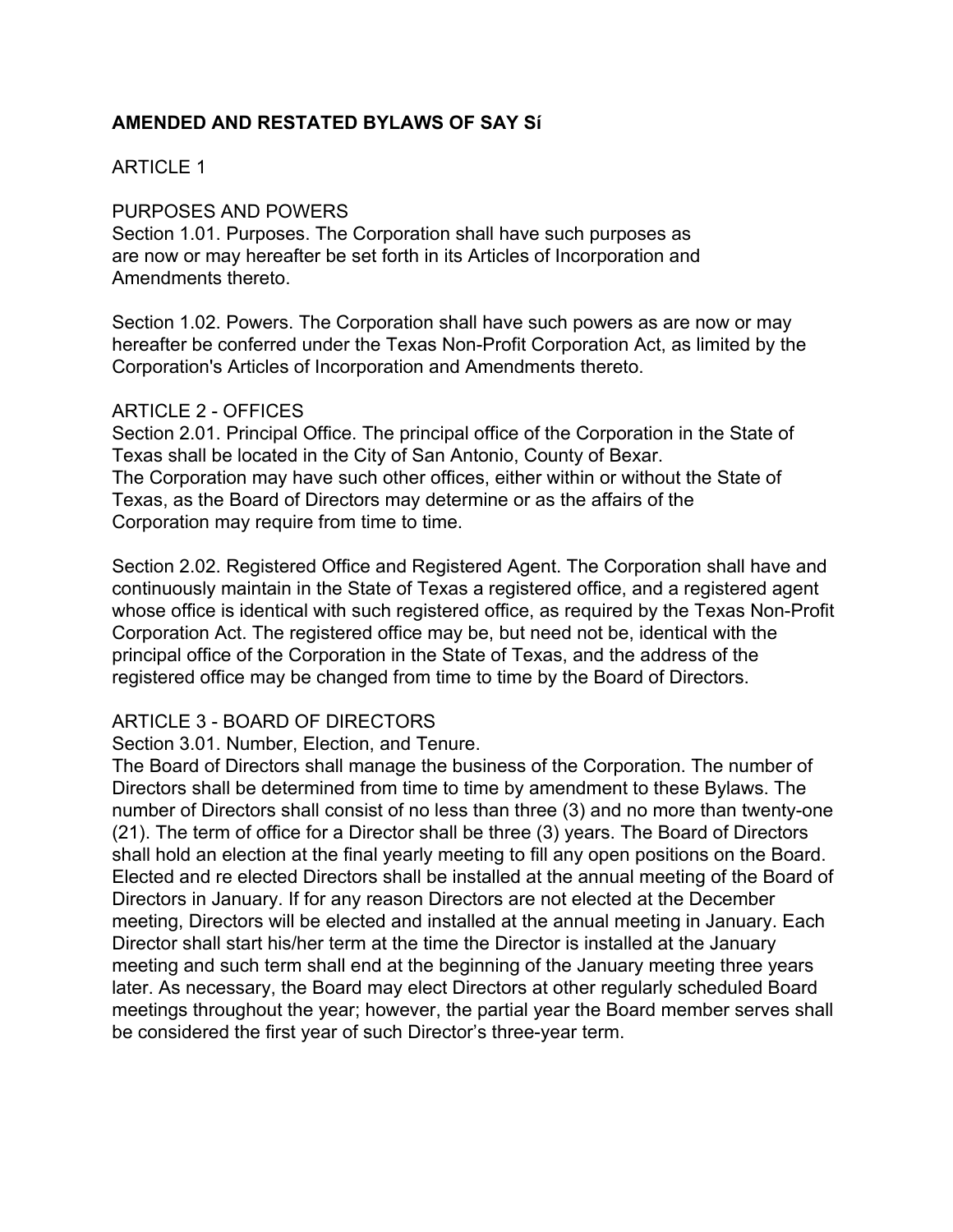Michael J. Schroeder, founder of the Corporation, shall serve as a Director of the Corporation until he chooses not to do so. He shall have all the privileges and benefits of a Director as described in these Bylaws.

The Board of Directors may establish and maintain an Honorary Board by a two thirds vote of the Directors at a constituted meeting. Membership on such an Honorary Board is in a non-voting advisory capacity. The purposes of the Honorary Board are to advise the Board of Directors on the needs and desires of the community, to support the Corporation's mission publicly, to strive to create awareness and support of the Corporation's mission, and any other purposes that the Board of Directors and the Honorary Board may deem appropriate from time to time. Honorary Board members may be elected by a quorum vote of the Directors at a constituted meeting. Honorary Board members may be removed by a simple majority vote of the total membership of the Board of Directors whenever in its best judgment the best interests of the organization would be served thereby. Requirements regarding attendance at meetings, appointment to committees, fundraising and removal for absences shall not apply to Honorary Board members.

Section 3.02. Regular Meetings. A regular annual meeting of the Board of Directors shall be held without other notice than this Bylaw, during the regularly scheduled meeting in January. The Board of Directors shall, either within or without the State of Texas, hold regular meetings in each year with at least five days' written notice to the Board Members. Unless changed by resolution, regular meetings will occur at 11:30 a.m. on the fourth Wednesday of each month, at the office of SAY Sí. The written notice shall contain a statement or description of the agenda. Board members and the Executive Director may request that matters be placed on the agenda by giving timely written notice to the President and to the Executive Director. The Executive Director is responsible for timely issuance of written notice of meetings and agendas.

Section 3.03. Special Meetings. Special meetings may be called by the President on written notice or shall be called at the written request of at least one-third (1/3) of the Board of Directors. Written notice of special meetings shall be given to each Director at least three (3) business days before such date of the meeting. This notice shall state the business or the transaction for which the special meeting has been called and no business other than that stated in that notice shall be transacted at such special meeting.

Section 3.04. Notice - Method for Giving. Written notice may be given by regular mail, text message, or e-mail to the addresses or telephone numbers given by the members to the Executive Director. If written notice is not required, or if written notice is waived, notice may be given by the President or Executive Director by telephone to the telephone numbers given by the members to the Executive Director. Members of the Board are responsible for keeping the Board and Executive Director informed about addresses, email addresses and telephone numbers.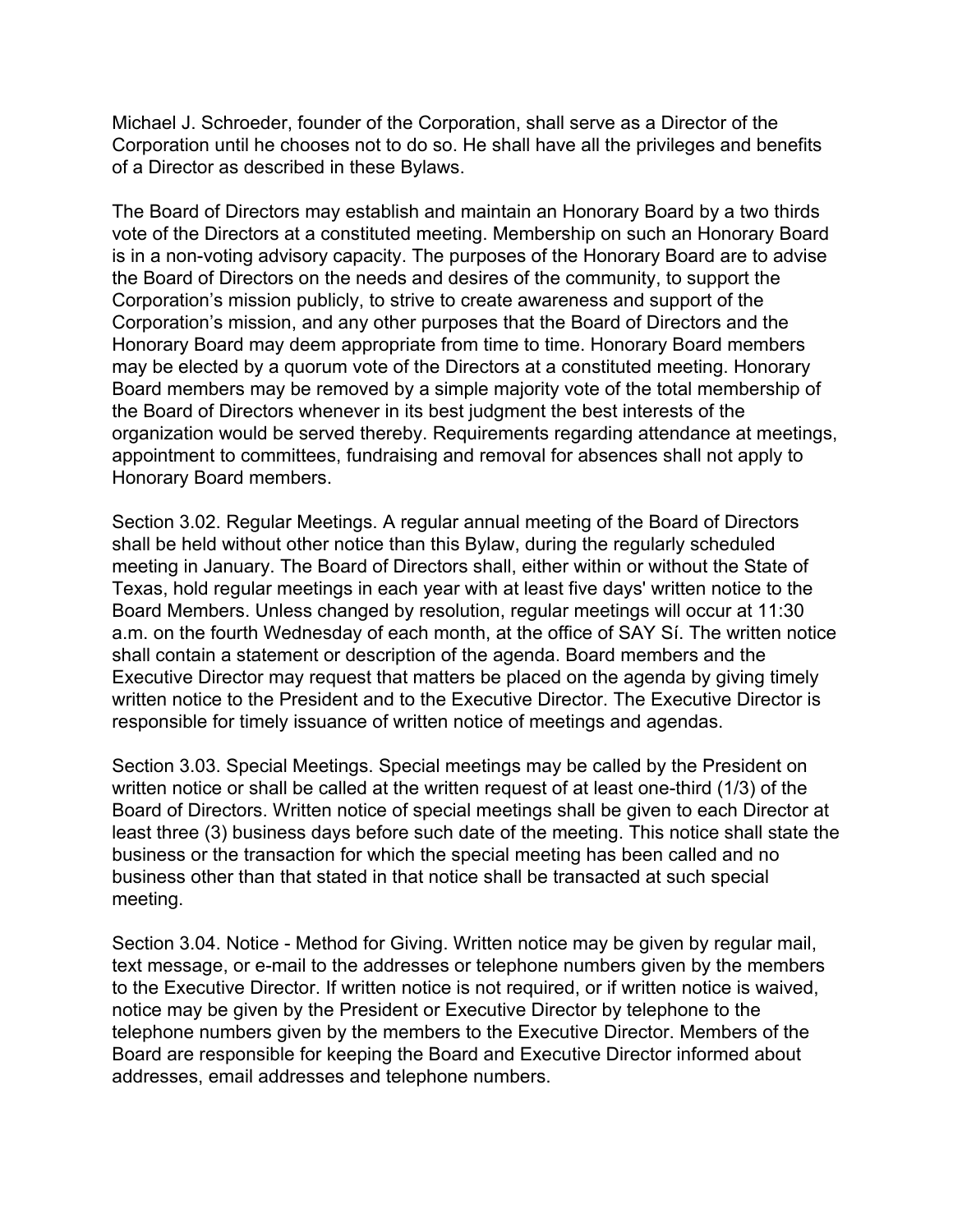Section 3.05. Quorum. A majority of the Board of Directors shall constitute a quorum for the transaction of business at any meeting of the Board; but if less than a majority of the Directors are present at said meeting, a majority of the Directors present may adjourn the meeting without further notice.

Section 3.06. Limitation on Term. A Director who has been duly elected may by reelection serve three, three-year terms consecutive or otherwise.

Section 3.07. Removal from Office. Unexcused absence from three (3) consecutive regular meetings is grounds for removal from office of Director, by majority vote of the other Directors upon ten days' notice that the Director's removal will be a purpose of the meeting. Any Director may be removed from office by a majority vote of the other Directors with or without cause upon ten days' notice that the Director's removal will be a purpose of the meeting.

Section 3.08. Vacancy. Any vacancy on the Board of Directors which does not occur as a result of the end of a term of office shall be filled by election by the Board for the remainder of the vacated term.

Section 3.09. Powers and Duties of the Board of Directors. The Board of Directors shall be empowered to manage and operate this Corporation, in full, including the power to:

A. Control and manage the property, affairs and funds of the Corporation and to purchase or otherwise acquire title to real estate for or on behalf of the Corporation and to mortgage, lease, sell or otherwise dispose of the same within such limits as are defined in the Articles of Incorporation and these Bylaws.

B. Control and manage all endowment and trust funds of the Corporation, depositing funds with a responsible and insured bank or trust company or comparable agency for investment, requiring monthly reports of such investments, seeing that income, after deductions of legitimate expenses, is paid into proper accounts of the Corporation and that both principal and interest are used in accordance with the terms of the endowment, grant or trust.

C. Perform all other necessary acts and functions not inconsistent with these Bylaws, the corporate Articles of Incorporation, and the Texas Nonprofit Corporation Act.

Section 3.10. Informal Action by Directors. Any action required by law to be taken at a meeting of Directors, or any action which may be taken at a meeting of Directors, may be taken without a meeting if there consent in writing setting forth the action so taken shall be signed by a majority of the Directors.

Section 3.11. Salary. Directors shall not receive any salary or other compensation for their services as Directors, but the Corporation will reimburse Directors for reasonable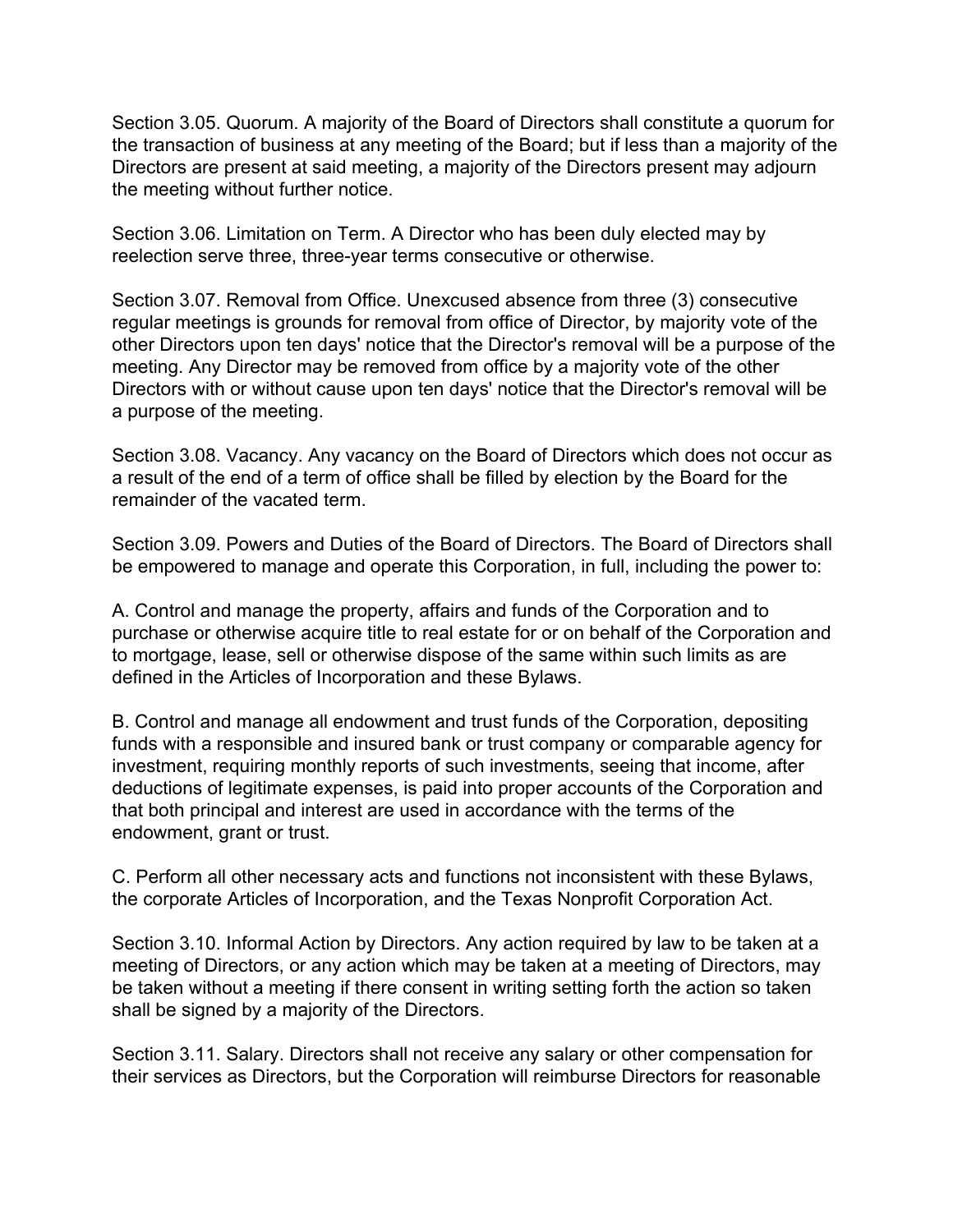expenses incurred for the benefit of the Corporation, if the Board so approves and if appropriate written evidence is presented to support a request for reimbursement.

Section 3.12. Rules of Order and Voting. The rules contained in "Robert's Rules of Order Revised" shall govern this organization in all situations to which they are applicable, and in which they are not inconsistent with these Bylaws.

The Executive Director shall make available a current issue of the Rules at all meetings of the Board of Directors. Unless otherwise expressly provided by these Bylaws or the Rules of Order, action taken by the Board must be by the affirmative vote of a majority of a quorum of the Board at a meeting, or in accordance with Section 3.10 by a majority of the Board by written vote or consent.

Section 3.13 Telephonic Meetings. A meeting of the Board of Directors may be held by conference telephone or similar communications equipment by means of which all persons participating in the meeting can speak to and hear each other at the same time. Participation pursuant to this section shall constitute presence in person at such meeting, except where a person participates in the meeting for the express purpose of objecting that the meeting was not properly called.

### ARTICLE 4 - OFFICERS

Section 4.01. Officers. The Officers of the Corporation shall be a President, a Vice-President, a Secretary, an Advisory Chair, a Treasurer, Michael J. Schroeder, and such other Officers as may be elected in accordance with the provisions of this Article. The Board of Directors may elect such other Officers as it shall deem desirable, such Officers to have the authority and perform the duties prescribed, from time to time, by the Board of Directors. No person shall be permitted to simultaneously hold the offices of President and Secretary. Officers shall not receive salary or other compensation for service to the Corporation.

Section 4.02. Qualification, Election and Term of Office. All Officers of the Corporation shall be members of the Board of Directors. The Officers of the Corporation shall be elected annually by the Board of Directors at the final actual meeting of the Board of Directors. If the Officers are not elected at the December meeting, they shall be elected at the annual meeting of the Board of Directors in January. All elected Officers shall be elected for a term of one (1) year. Each Officer shall hold office starting at the time the Officer is installed at the January meeting and ending at the beginning of the following January meeting one year later, or until such officer's successor shall have been duly elected. Any Officer shall be eligible to hold the same office for consecutive terms.

Section 4.03. Removal. Any Officer may be removed by a majority vote of the Board of Directors whenever in the Board's judgment the best interest of the Corporation would be served.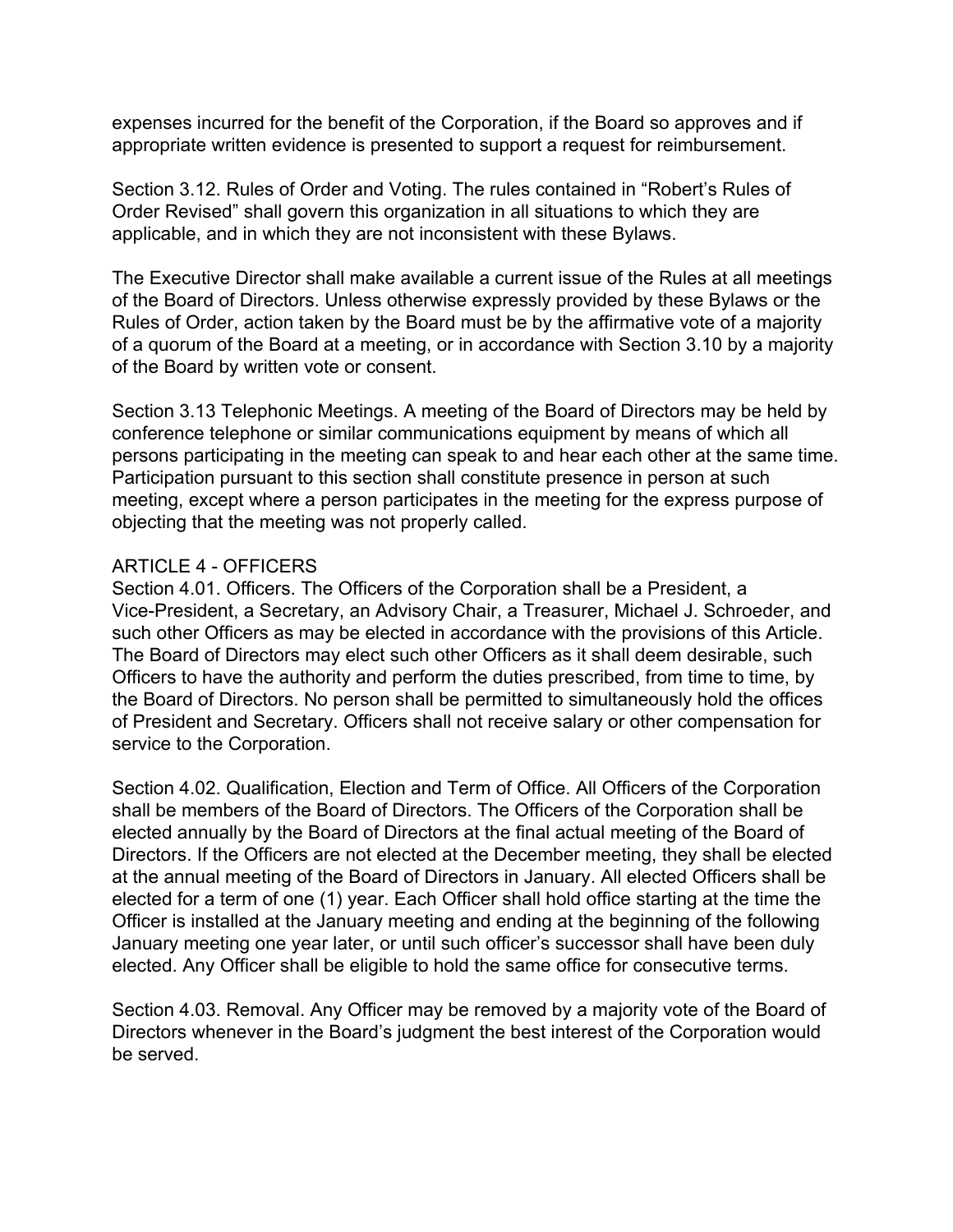Section 4.04. Vacancies. A vacancy in any office because of death, resignation, disqualification or otherwise, may be filled by a majority vote of the Board of Directors for the unexpired portion of the term. A new Officer shall be elected for the remaining term.

Section 4.05. President. The President shall execute all legal instruments, documents, or papers approved by the Board of Directors, implement the policies of the Board of Directors and preside at the meetings of the Board of Directors.

The President shall perform all duties incident to the office of President and such other duties as may be assigned by the Board of Directors.

Section 4.06. Vice-President. The Vice-President shall act as President in the absence of the President at an official function of the Board of Directors and, when acting, shall have all the power and authority of the President.

Section 4.07. Secretary. The Secretary shall through the Executive Director give all notices in accordance with the provisions of these Bylaws or as required by law and perform all duties incident to the office of Secretary and such other duties as from may be assigned by the President or by the Board of Directors. The Secretary shall prepare or cause to be prepared minutes of meetings of the Board of Directors, which shall be presented for approval by the Board of Directors at a meeting occurring after the meeting in question.

Section 4.08. Treasurer. The Board of Director may elect to have the Treasurer in custody of and responsible for all funds and securities of the Corporation; receive and give receipts for monies due and payable to the Corporation from any source whatsoever, and deposit all such monies in the name of the Corporation at such banks, trust companies, or other depositories as shall be selected in accordance with the provisions of Article 8 of these Bylaws; and, in general, perform all duties incident to the office of Treasurer and such other duties as from time to time may be assigned by the President or the Board of Directors. Unless otherwise determined by the Board of Directors, the Treasurer may delegate some or all of these duties to the Executive Director. The Treasurer shall, with the assistance of the Executive Director, present monthly reports, in writing, to the Board about financial transactions and condition of the Corporation. If required by the Board of Directors, the Treasurer shall give a bond for the faithful discharge of duties in such sum and with such surety or sureties, as the Board of Directors shall determine.

Section 4.09. Advisory Chair. The immediate Past President shall serve as the Advisory Chair. If the immediate Past President's second term expired so that he/she could not serve as Advisory Chair, his/her second term shall be extended until a new President is installed and the natural succession of the Advisory Chair would occur. However, this position would be a non-voting position during this extended period.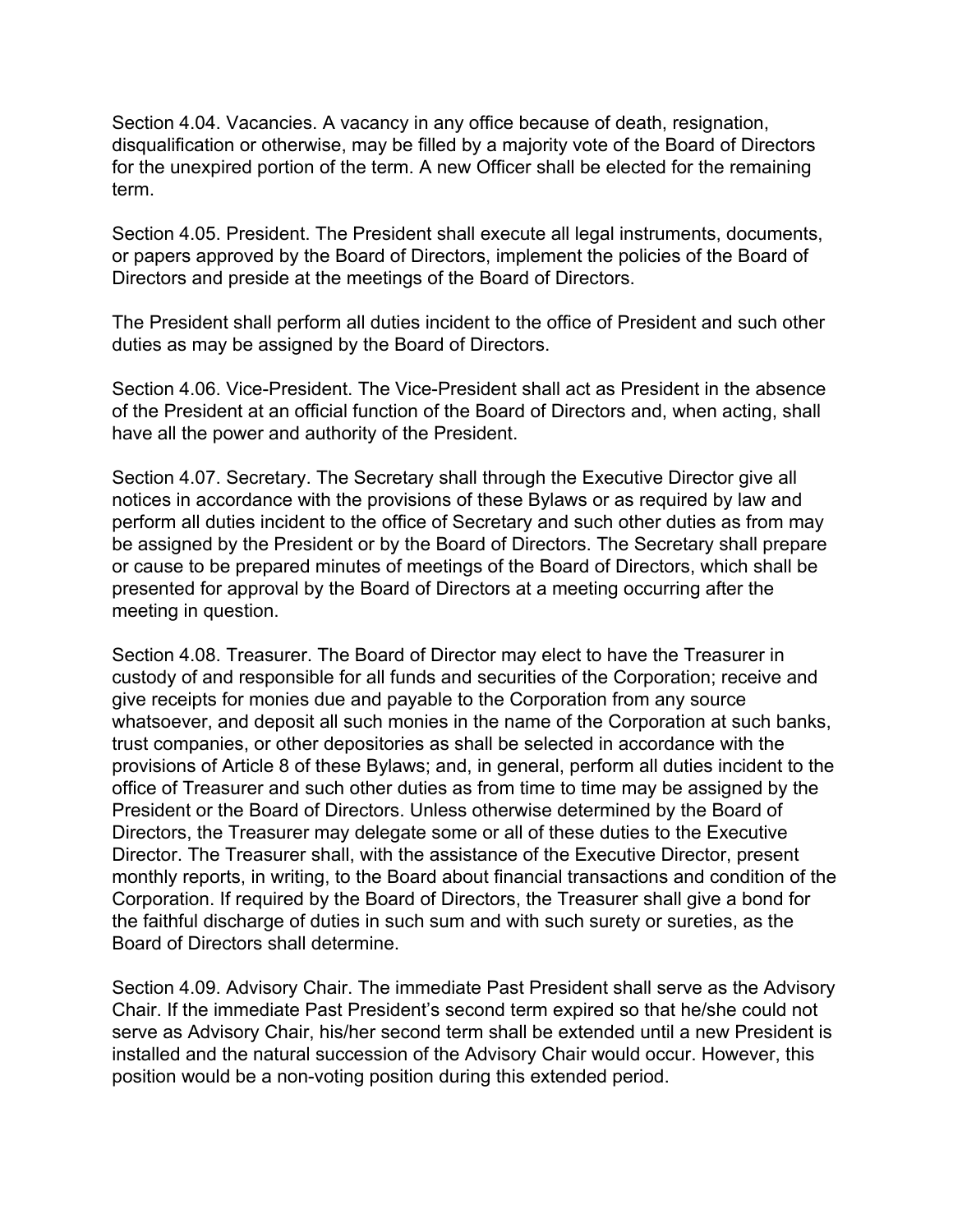ARTICLE 5 –COMMITTEES Section 5.01.

Committees. The Board of Directors, by a resolution adopted by a majority vote, may designate or appoint one or more ad hoc committees. A member of the Board must chair the committee and shall keep minutes and attendance of all committee meetings.

Section 5.02. Standing Committees. The following are standing committees of the Corporation:

A. Executive Committee;

B. Finance Committee; The Executive committee shall also serve as the Finance **Committee** 

- C. Governance Committee;
- D. Development Committee; and
- E. Communications Committee.

### Section 5.03. Committee Descriptions

A. Executive Committee. The Executive Committee shall be composed of the President, Vice President, Treasurer, Secretary, Advisory Chair, Michael J. Schroeder, and Executive Director. The Executive Committee shall preview and set the Board agenda for all regular and special meetings, review progress of all committees, serve as the primary consultant to the Executive Director, and provide an annual performance evaluation of the Executive Director and compensation recommendation to the Board.

B. Finance Committee. The Finance Committee shall be composed of at least two (2) Directors. The Committee shall review financial needs of the agency with respect to its present and future programs. It shall also recommend, approve, and present the budget to the Board for approval; review the current fiscal year's operations; submit any relevant reports to the Board; and maintain the Corporation's financial policies. On an annual basis, the Finance Committee shall engage a certified public accountant to audit the financial records and transactions of the Corporation and submit an independent audit report to the Board of Directors. The Finance Committee shall also review, monitor, and direct all investments and maintain the Corporation's Investment Policy.

C. Governance Committee. The Governance Committee shall be composed of at least two (2) Directors including the Vice President. The Committee shall be responsible for Board development and maintenance of the Corporation's organizational documents. The Governance Committee shall present a slate of nominees for election to the Board of Directors at the final actual meeting and individual nominees for election throughout the year consistent with Section 3.01. It shall further be the duty of the Governance Committee to prepare a slate of Directors to be elected as officers. Nominations for officers will be considered at the Board's November meeting. The Governance Committee shall then present a slate of officers for election at the Board's final annual meeting. The Governance Committee shall also maintain the organizational documents and any governance policies of the Corporation and review such documents annually to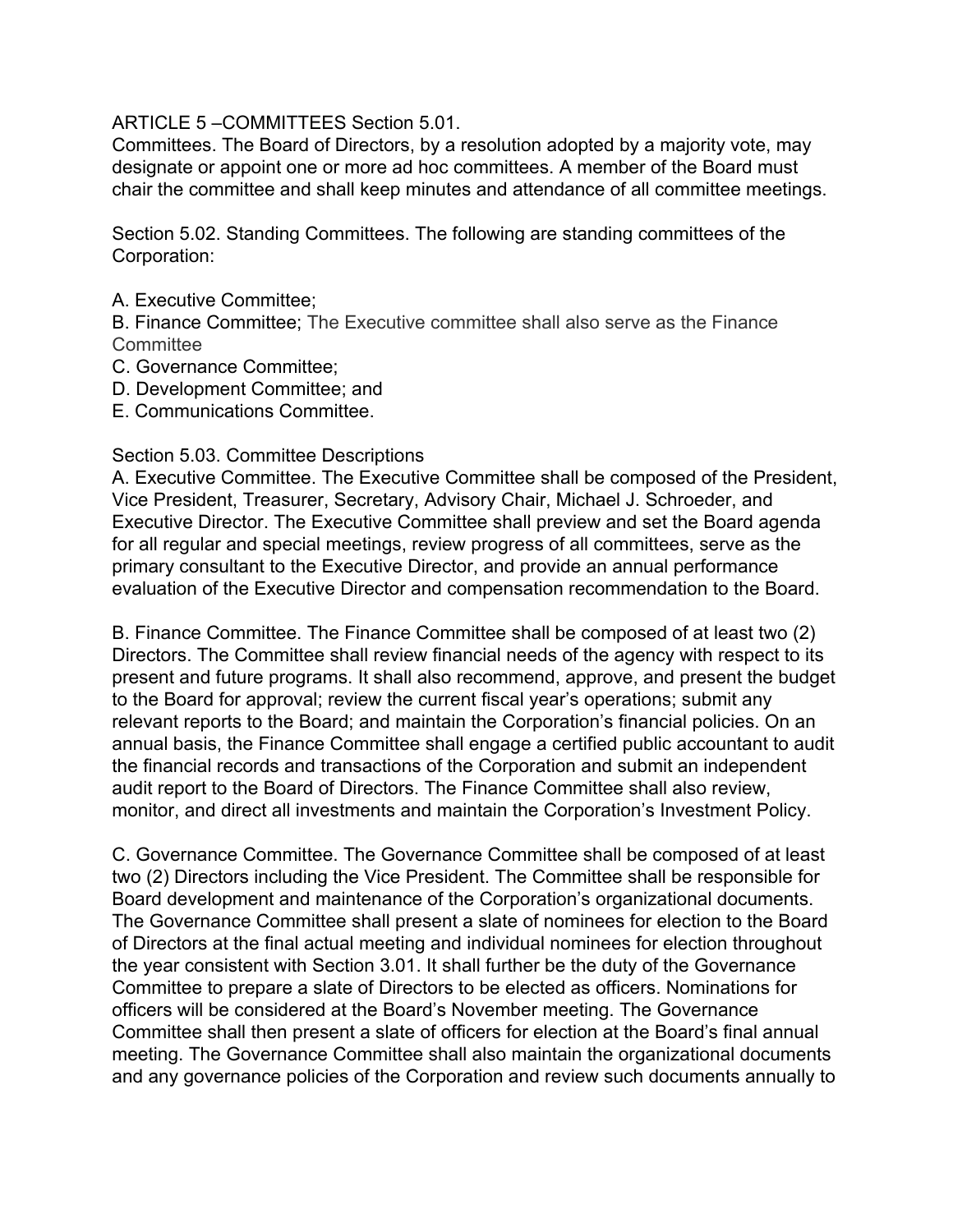determine if changes are necessary. The Committee shall make recommendations to the Board if any changes are necessary.

D. Communications Committee. The Committee shall consist of at least two (2) Directors. This Committee provides oversight for fund development and resource management. The Committee shall formulate plans and programs directed toward ensuring continued financial support of the Corporation, including grants and special gifts from individuals, groups, foundations, and governmental bodies. It shall also be the duty of this Committee to seek out and develop marketing and public relations opportunities to help increase awareness of, and support for, the Corporation.

E. Communication Committee. The Special Events Committee shall consist of at least two (2) Directors. Communication Committee. Support overall comprehensive marketing and communications strategy. Partner with staff to oversee a consistent and active communication strategy to all stakeholders for the purposes of program messaging, fundraising, awareness and branding.

Section 5.04. Term of Office. All committee members including the Executive Committee will be nominated by the full board or appointed by the President and will be reappointed each year by approval of the Board or the President. Any committee member may be removed from the committee by the President whenever the best interests of the organization shall be served by such removal.

Section 5.05. Structure. The Board of Directors or President shall appoint one or two members of each committee as committee chair, or co-chairs. The committee chair, or co-chairs shall represent said committee and may recommend to the Board or President the appointment of committee members who are not members of the Board of Directors whenever in the judgment of the committee chair such appointment is in the best interest of the Corporation.

Section 5.06. Vacancies. Appointments may fill vacancies in the membership of any committee in the same manner as provided in the case of the original appointments.

Section 5.07. Quorum. A majority of the whole committee shall constitute a quorum and the act of a majority of the members present at a meeting at which a quorum is present shall be the act of the committee.

Section 5.08. Rules. Each committee may adopt rules for its own government not inconsistent with the Bylaws or with rules adopted by the Board of Directors.

# ARTICLE 6 - EXECUTIVE DIRECTOR

Section 6.01. Executive Director. The Board of Directors may employ an Executive Director, at such compensation as the Directors shall determine, to manage the day-to-day operations of the Corporation and to perform such other duties as the Board of Directors shall designate. The Executive Director shall be assessed annually for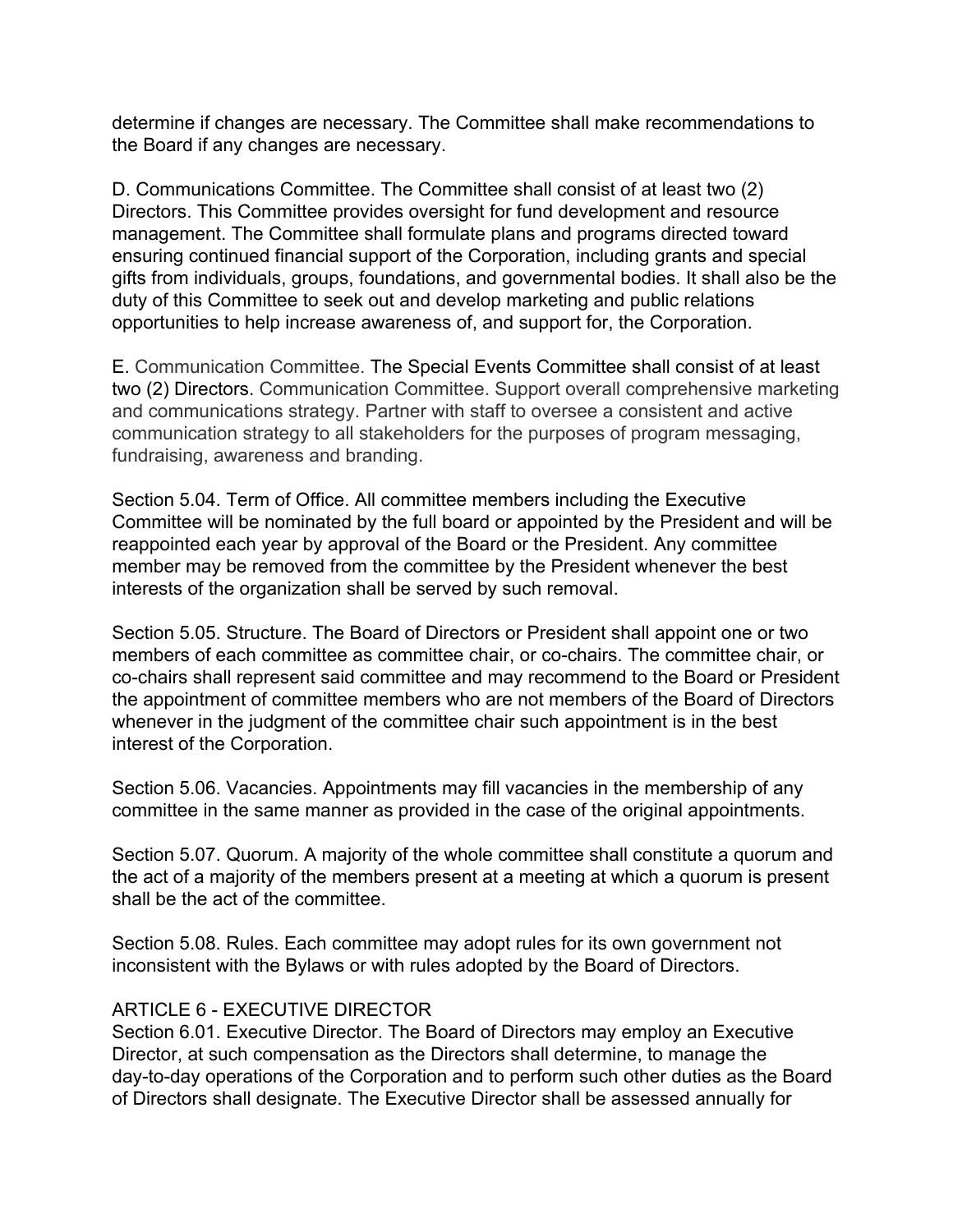satisfaction of performance and shall be accountable to and serve at the pleasure of the Board of Directors. The Executive Director shall keep the Board informed and shall make monthly written reports to the Board about the operations and condition of the Corporation.

# ARTICLE 7 - CONFLICT OF INTEREST

Section 7.01. Conflict of Interest. Any potential conflict of interest on the part of any Director or Officer, or on the part of the Executive Director or any other staff member shall be disclosed to the Board of Directors and made a matter of record. Failure to make such disclosure shall (if found by the Board of Directors to be material) constitute grounds for removal or termination. Any Director having a conflict of interest on any matter shall not vote or use personal influence on the matter, and any Officer having a conflict of interest shall not use personal influence on the matter. The minutes of the meeting shall reflect that a disclosure was made, the abstention from voting and the quorum status. The foregoing requirements shall not be construed as preventing the person having a conflict or potential conflict from briefly stating a position on the matter or from answering pertinent questions of members of the Board of Directors since the knowledge may be of great assistance. Directors, Officers and staff shall be advised of the policy on entering upon the duties of their office or employment.

# ARTICLE 8 - CONTRACTS, CHECKS, DEPOSITS, AND GIFTS

Section 8.01. Contracts. The Board of Directors may authorize its Executive Director or any Officer or Officers of the Corporation, in addition to the Officers so authorized by these Bylaws, to enter into any contract or execute and deliver any instrument in the name of and on behalf of the Corporation. Such authority may be general or confined to specific instances.

Section 8.02. Checks and Drafts. All checks, drafts, or orders for the payment of money, notes, or other evidences of indebtedness issued in the name of the Corporation shall be signed by the Executive Director or Officer or Officers of the Corporation and in such manner as may be determined by resolution of the Board of Directors. In the absence of such determination by the Board of Directors, such instruments shall be signed by the Treasurer and countersigned by the President of the Corporation.

Section 8.03. Deposits. All funds of the Corporation shall be deposited from time to time to the credit of the Corporation in such banks, trust companies, or other insured depositories as the Board of Directors may select.

Section 8.04. Gifts. The Board of Directors may accept on behalf of the Corporation any contribution, gift, bequest, or devise for the general purposes or for any special purpose of the Corporation. SAY Sí/Amended and Restated ByLaws.doc 10

# ARTICLE 9 - BOOKS AND RECORDS

Section 9.01. Books and Records. The Corporation shall keep correct and complete books and records of account and shall also keep minutes of the proceedings of its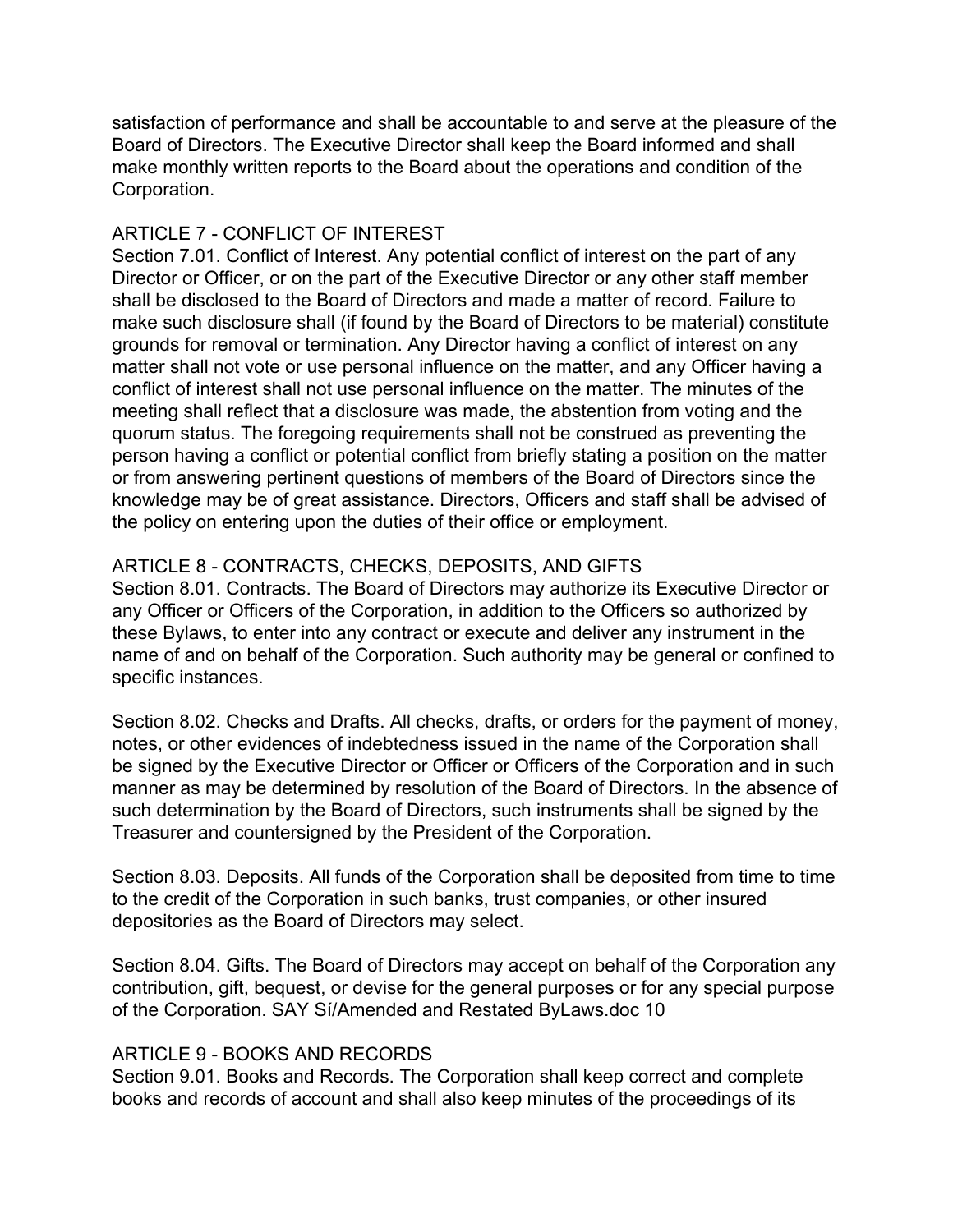Board of Directors and committees having any of the authority of the Board of Directors. At a reasonable time and place and upon reasonable notice to the President and Executive Director, persons lawfully entitled may inspect all books and records of the Corporation for any proper purpose. The general public may at reasonable times and places inspect Forms 990.

# ARTICLE 10 – INDEMNIFICATION

Section 10.01. Liability to the Corporation. A Director of the Corporation shall not be liable to the Corporation for monetary damages for an act or omission in the Director's capacity as a Director, except for liability for (i) a breach of the Director's duty of loyalty to the Corporation, (ii) an act or omission not in good faith that constitutes a breach of duty of the Director to the Corporation or an act or omission that involves intentional misconduct or a knowing violation of the law, (iii) a transaction from which the Director received an improper benefit, whether or not the benefit resulted from an action taken within the scope of the Director's office, or (iv) an act or omission for which the liability of a director is expressly provided by an applicable statute. If either the Texas Non-Profit Corporation Act, the Texas Miscellaneous Corporation Laws Act or any other applicable Texas statute hereafter is amended to authorize the further elimination or limitation to the liability of directors, then the liability of a Director of the Corporation, in addition to the limitation on the liability provided herein, shall be limited to the fullest extent permitted by such amended act. Any repeal or modification of this Article shall be prospective only and shall not adversely affect any limitation on the liability of a Director of the Corporation existing at the time of such repeal or modification.

Section 10.02. Indemnification. The Board of Directors may authorize the Corporation to indemnify present or former Directors, Officers, or employees of this Corporation and to purchase indemnity insurance as provided by Article 2.22A of the Texas Non-Profit Corporation Act.

# ARTICLE 11 - FISCAL YEAR

Section 11.01. Fiscal Year. The fiscal year of the Corporation shall begin on the first day of January and end on the last day of December in each year.

# ARTICLE 12 - WAIVER OF NOTICE

Section 12.01. Waiver of Notice. Whenever any notice is required to be given under the provisions of the Texas Non-Profit Corporation Act or under the provisions of the Articles of Incorporation or the Bylaws of the Corporation, a waiver thereof in writing signed by the person or persons entitled to such notice, whether before or after the time stated therein, shall be deemed equivalent to the giving of such notice.

# ARTICLE 13 – AMENDMENTS

Section 13.01. Amendments. These Bylaws may be amended by affirmative vote of two-thirds (2/3) majority of the board of Director provided a full statement of such proposed amendment shall have been published in the notice of the Board's Meeting. These Bylaws shall be reviewed annually and revised as necessary.